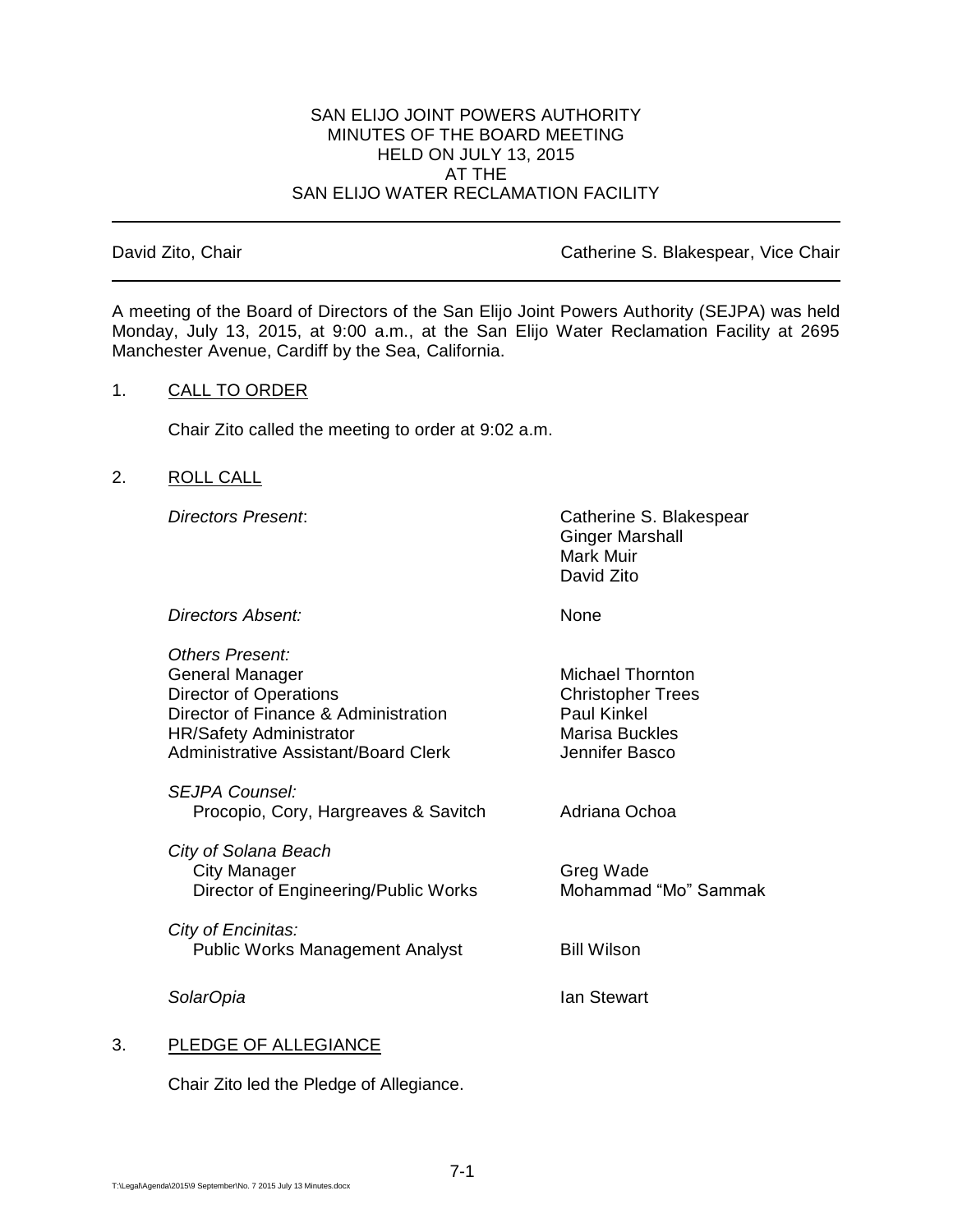# 4. ORAL COMMUNICATIONS

None

#### 5. PRESENTATION OF AWARDS

None

#### 6. CONSENT CALENDAR

Moved by Board Member Muir and seconded by Board Member Marshall to approve the Consent Calendar.

Motion carried with unanimous vote of approval.

Consent Calendar:

| Agenda Item No. 7  | Approval of Minutes for the June 8, 2015 meeting                                |
|--------------------|---------------------------------------------------------------------------------|
| Agenda Item No. 8  | Approval for Payment of Warrants and<br>Monthly<br><b>Investment Report</b>     |
| Agenda Item No. 9  | San Elijo Water Reclamation Facility Treated Effluent<br>Flows - Monthly Report |
| Agenda Item No. 10 | San Elijo Joint Powers Authority Recycled Water Program<br>- Monthly Report     |
| Agenda Item No. 11 | Village Park Recycled Water Project Update                                      |

# 12. ITEMS REMOVED FROM CONSENT CALENDAR

None

# 13. WASTEWATER TREATMENT AND OCEAN OUTFALL CAPITAL BOND FINANCING

Paul Kinkel, Director of Finance and Administration gave a brief history on the use of financing with municipal bonds and state loans for wastewater treatment and ocean outfall infrastructure upgrades and expansion at the San Elijo Water Reclamation Facility (SEWRF). The 2015 Facility Plan for the SEWRF identified eleven capital projects that were recommended for construction in the next four years. Mr. Kinkel stated that staff evaluated each project for purpose, necessity, and affordability of financing, and confirmed that the Member Agencies' sewer rate structure can support the debt obligation of these projects. The cost of the projects is estimated at \$22.4 million. The General Manager stated many of these projects will replace or upgrade infrastructure that was built roughly thirty years ago.

Moved by Board Member Muir and seconded by Board Member Marshall to: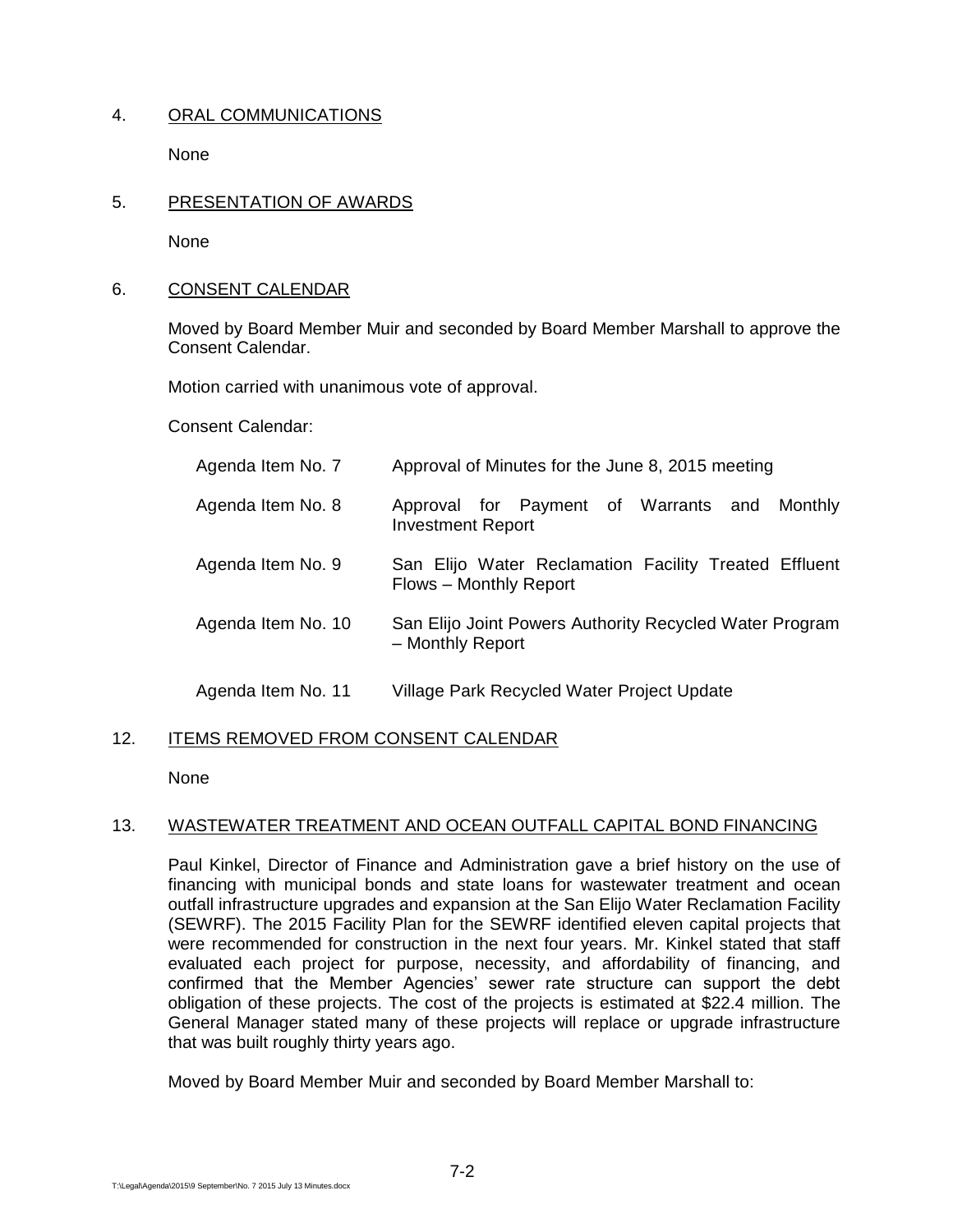1. Authorize the General Manager to request proposals from underwriters to pursue municipal bond financing of approximately \$22.4 million.

Motion carried with unanimous vote of approval.

## 14. RECYCLED WATER CAPITAL PROJECT BOND FINANCING

Paul Kinkel, Director of Finance and Administration gave a brief history on the use of state loans, private placement loans, and local agency funding for Recycled Water infrastructure upgrades and expansion. The SEJPA currently has a series of planned or ongoing recycled water capital projects, including, extending recycled water pipelines to serve new customers, adding a new storage reservoir, and relocating pipelines that are in conflict with the Caltrans I-5 Freeway Widening Project. The total value of these projects is approximately \$8.0 million. Grant funding in an amount of \$2.1 million and cash in the amount of \$1.1 million are available for these projects. The estimated financing to complete these projects is approximately \$4.8 million.

Mr. Kinkel stated that staff evaluated and confirmed the ability of the Recycled Water Program to service the proposed debt. Based on predicted revenues, the program generates sufficient revenue to support additional debt service. The program's cash balance will grow in future years, creating financial strength and ability to address longterm infrastructure maintenance.

Moved by Board Member Muir and seconded by Board Member Marshall to:

1. Authorize the General Manager to request proposals from underwriters to pursue bond financing of approximately \$4.8 million.

Motion carried with unanimous vote of approval.

#### 15. AWARD OF CONTRACT FOR SAN ELIJO LAND OUTFALL FINAL DESIGN AND PERMITTING

Christopher Trees, Director of Operations, gave a brief history of the San Elijo Ocean Outfall, which provides ocean disposal of treated wastewater for the City of Escondido and the SEJPA. The pipeline through the San Elijo Lagoon is approximately 50 years old, and based on the pipe material and corrosive nature of the lagoon soil, is considered to be at or near the end of its useful life. The preliminary design report (PDR), completed in June 2015, examined alternatives for replacing or rehabilitating the lagoon/land section of the outfall. The PDR identified installing a new pipeline using horizontal directional drilling (HDD) as the preferred alternative, as it was estimated to be the lowest cost and least impactful to the lagoon. With the completion of the PDR, the project is now ready to move into final design. The cost of the final design and permitting (\$403,068) will be funded by the current ocean outfall reserve.

Moved by Board Member Muir and seconded by Board Member Marshall to:

1. Accept and file the San Elijo Joint Powers Authority Ocean Outfall Preliminary Design Report; and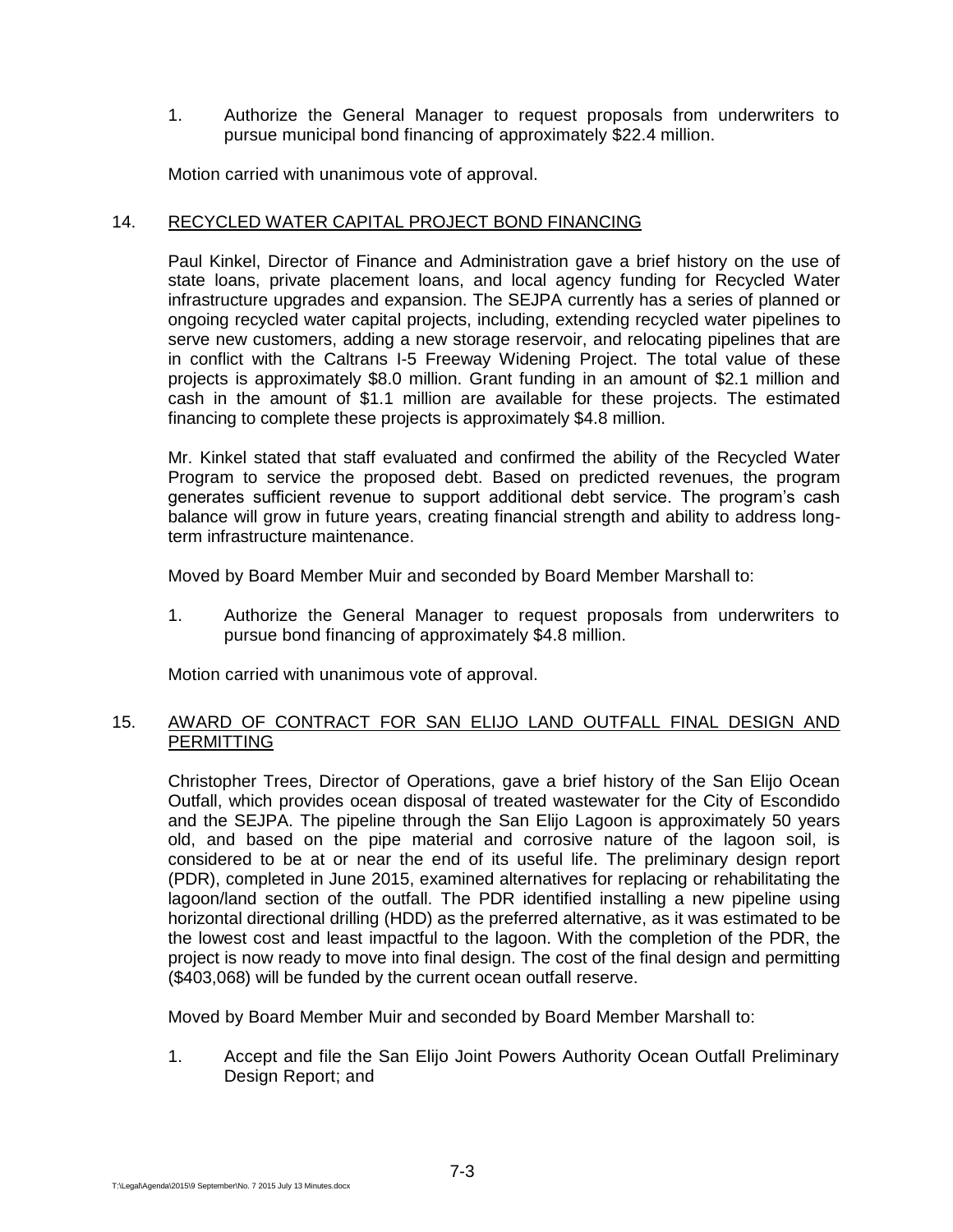2. Approve the Agreement with Kennedy/Jenks Consultants for the San Elijo Land Outfall Final Design and Permitting for an amount not to exceed \$403,068.

Motion carried with unanimous vote of approval.

## 16. SAN ELIJO JOINT POWERS AUTHORITY AND ENCINA WASTEWATER AUTHORITY EMPLOYEE LEASING AGREEMENT

General Manager Thornton stated that the SEJPA has been in discussions with Encina Water Authority (EWA) since 2012 regarding resource sharing opportunities between the two agencies. One opportunity that was identified was the short-term leasing of employees between the agencies. This can provide a cost effective staffing option for meeting work demands associated with special projects, to leverage specific staff skills, or to address temporary effects of workforce attrition. The EWA Board approved the agreement on June 14, 2015.

Moved by Board Member Muir and seconded by Board Member Marshall to:

1. Adopt Resolution 2016-01 – Employee Leasing Agreement Authorization between the San Elijo Joint Powers Authority and the Encina Wastewater Authority.

Motion carried with unanimous vote of approval.

## 17. CLOSED SESSION

The Board of Directors adjourned to closed session at 10:05 a.m., with Michael Thornton per Government Code Section 54957: Public Employee Performance Evaluation. Title: General Manager.

The Board of Directors came out of closed session at 10:25 a.m.

#### 18. CONSIDERATION OF GENERAL MANAGER COMPENSATION PER CURRENT EMPLOYMENT AGREEMENT AND POTENTIAL CHANGES TO EMPLOYMENT TERMS AND COMPENSATION

Moved by Board Member Muir and seconded by Board Member Marshall to:

- 1. Extend the Employment Agreement to June 30, 2017; and
- 2. Approve Exhibit B as revised; which includes the revision that effective July 1, 2016, the SEJPA General Manager's base salary will be raised to be equal to the base salary of the Encina Wastewater Authority's Assistant General Manager, to the extent the Encina Wastewater Authority's Assistant General Manager's salary is within three percent (3%) of \$191,318.00, and providing a merit bonus of up to \$10,000 in June 2017.

Motion carried with unanimous vote of approval.